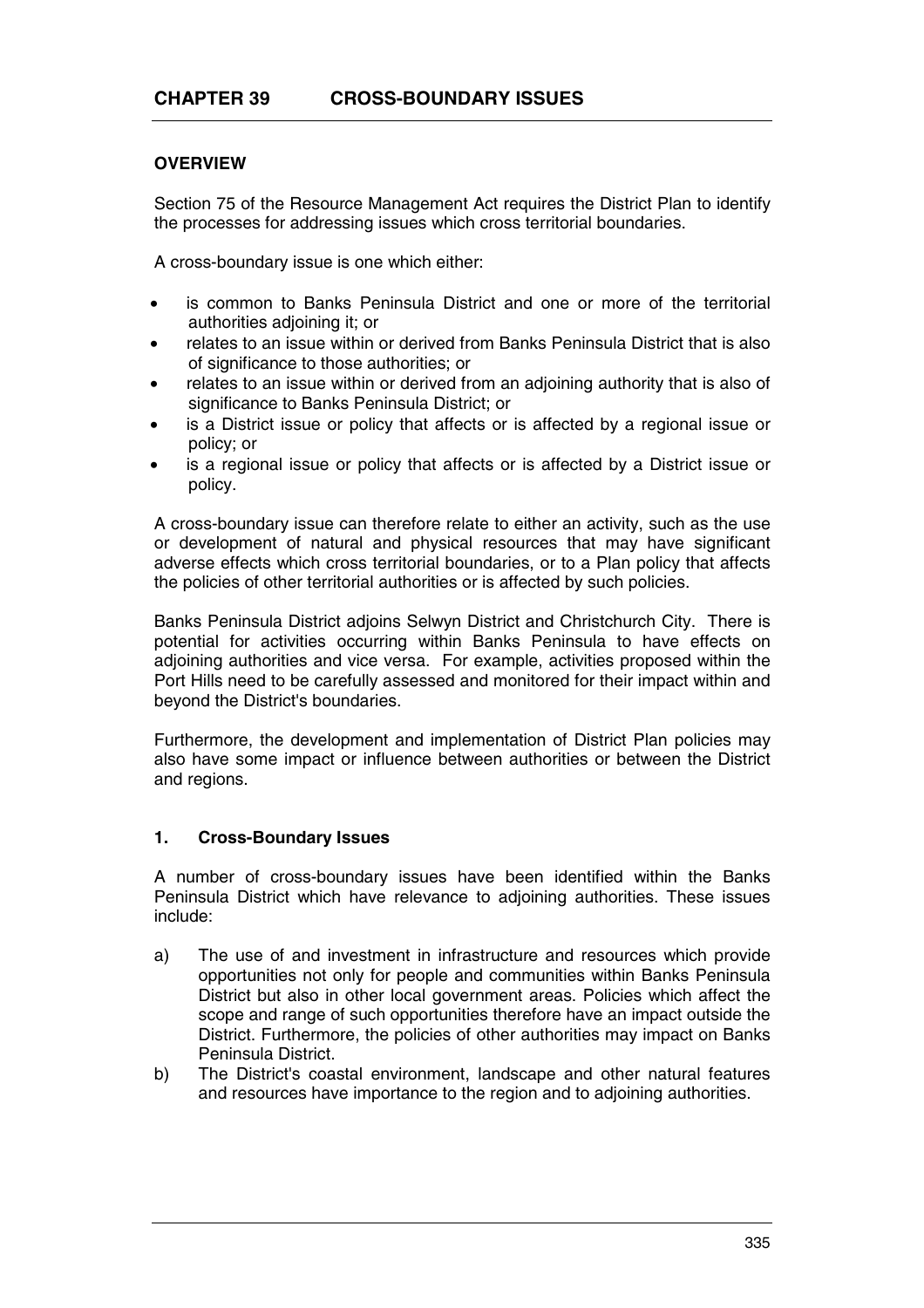- c) District boundaries shared with Selwyn District and Christchurch City do not coincide with cadastral boundaries. The subdivision controls which apply to the parts of the two authorities adjacent to the common boundary are different from those which apply on Banks Peninsula.
- d) Activities for which plan changes or applications may be sought along or near common boundaries may impact across such boundaries.
- e) Noise from ships in the Coastal Marine Area.
- f) Activities on those parts of wharves which are outside the District boundary, e.g. Akaroa.
- g) The provision and maintenance of a safe and efficient road and rail transport corridor between the Port of Lyttelton and Christchurch.
- h) The integrated management of the margins, lake bed, and activities on the surface of Lake Ellesmere/Te Waihora.
- i) The integrated management of outstanding landscapes of the Port Hills.
- j) The integrated management of the coastal marine area.

## **2. Processes**

Processes to deal with any issue, which crosses boundaries, shall include the following:

- 2.1 Resource Consent Applications/Requests for Plan Changes
	- Any resource consent application or request for a District Plan Change received by the Council shall be assessed to establish whether it has a potential cross-boundary effect. There will be appropriate consultation if such effects are identified.
	- A resource consent application or request for a District Plan Change shall include an explanation of any consultation undertaken with any relevant adjoining authority and/or potentially affected persons within an adjoining district or city.
	- Where consultation has not been undertaken by the applicant, the Council shall notify any relevant adjoining authority that there is a potential for a cross-boundary effect arising from the proposal.
	- Consultation with the relevant local authority will be undertaken when considering an application for subdivision of any site which extends beyond the boundaries of the District.
- 2.2 Plan Reviews
	- In any review of the District Plan, the Council will consult with adjoining territorial authorities and the Canterbury Regional Council to identify issues of common interest or which cross boundaries.
	- The Council will seek to identify common issues and policy responses in respect of any consultation undertaken by other authorities as part of their Plan reviews.
	- The Council seek to have the Canterbury Regional Coastal Plan amended to make appropriate provision to control noise generated on ships and wharves outside the District boundary.